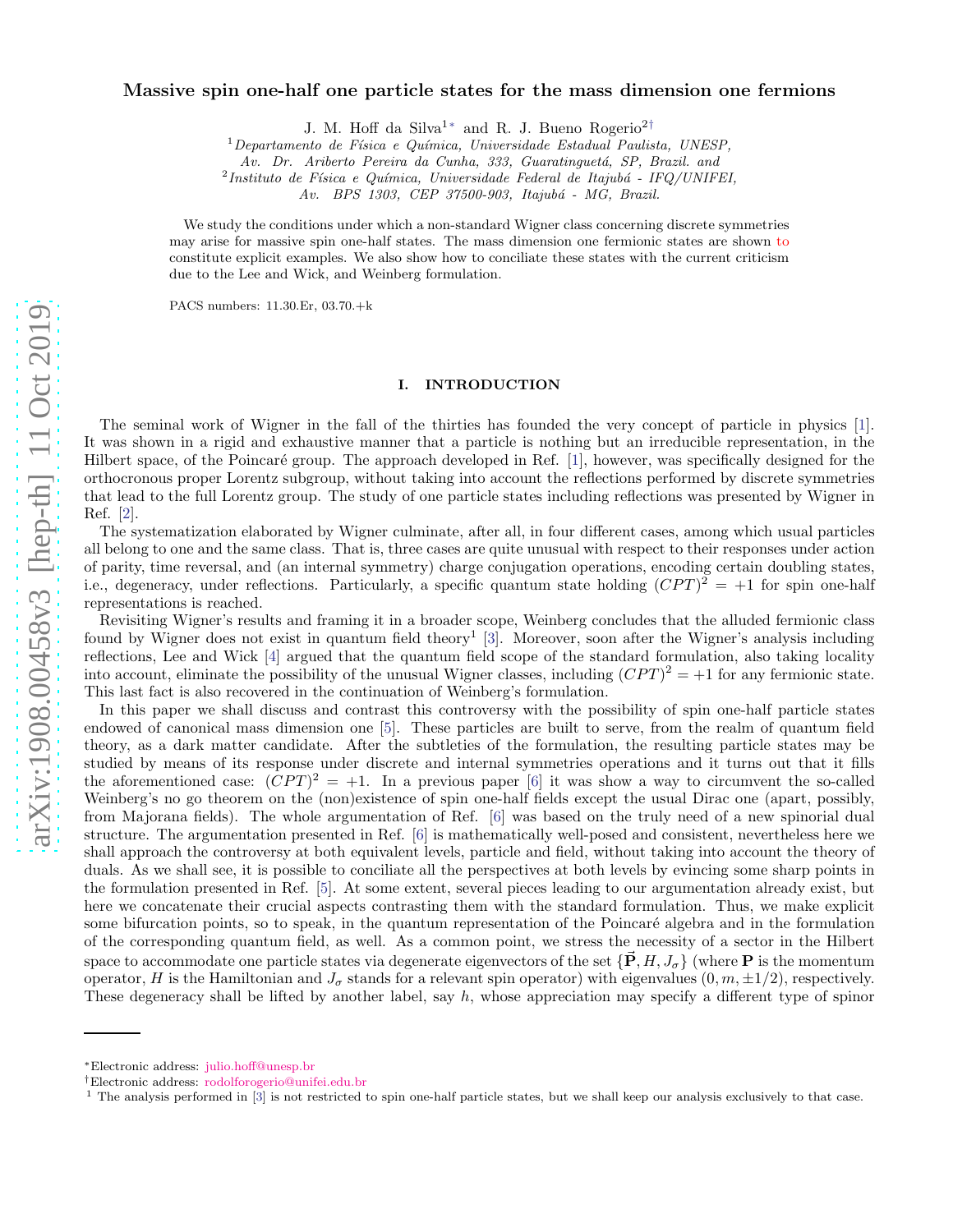describing the particle and associated quantum field. This remark is presented as a required condition to the alluded Wigner class, but we also complement the analysis showing its complementary condition.

This paper is organized as follows: in the next section we evince the Wigner's result pertinent to our case and contrast it to the hypothesis of existence of specific degenerate states, in the terms previously stated, in the Hilbert space. We then move to the resulting field formulation encompassing the Lee and Wick criticism. Our goal is to show necessary and complementary conditions to the existence of at least one of the non standard Wigner classes, making contact with the field and corresponding particle proposed in Ref. [\[5\]](#page-5-4).

## II. DISCUSSION

We shall begin the discussion by appreciating one particle states. Hereafter we choose all the relevant phases of  $C, P$  and  $T$  in order to achieve an invariant vacuum state<sup>2</sup>. Concerning spin one-half representations, the results obtained by Wigner in [\[2](#page-5-1)] may be summarized as it follows:

|                | Class $(CPT)^2$ $T^2$ |  |
|----------------|-----------------------|--|
|                |                       |  |
| $\frac{2}{3}$  |                       |  |
|                |                       |  |
| $\overline{4}$ |                       |  |

Table I: Four classes of spin one-half particles, under reflections, according to Wigner.

The main concern regarding Wigner classes 3 and 4 arises along the following reasoning: massive spin one half one particle states, say  $\Psi_{k,\pm 1/2}$ , belonging to the Hilbert space H, are defined as eigenstates of  $\{\vec{P}, H, J_{\sigma}\}\$  with eigenvalues 0, m, and  $\pm 1/2$  respectively. Here, obviously, k is the rest four momentum. Moreover, denoting by P the parity matrix acting upon vectors in a direct representation, it is well known that

$$
P J^{\rho\sigma} P^{-1} = \mathcal{P}_{\mu}^{\ \rho} \mathcal{P}_{\nu}^{\ \sigma} J^{\mu\nu},\tag{1}
$$

$$
P\mathbf{P}^{\rho}P^{-1} = \mathcal{P}_{\mu}^{\rho}\mathbf{P}^{\mu},\tag{2}
$$

where  $J_{\mu\nu}$  and  $\mathbf{P}_{\mu}$  are the Lorentz group Rotation/Boost and translations generators, respectively. Hence, one is able to assert that the state  $P\Psi_{k,\pm 1/2}$  is also an eigenstate of  $\{\vec{P}, H, J_{\sigma}\}\$  with the very same set of eigenvalues. If, and only if, there are no degeneracies, both these states  $P\Psi_{k,\pm 1/2}$  and  $\Psi_{k,\pm 1/2}$  may differ by a phase at most. The road to the claimed inevitability of fermionic Dirac particles in quantum field theory starts precisely by identifying these states. In particular, being  $P\Psi_{k,\pm 1/2} \propto \Psi_{k,\pm 1/2}$  one definitely arrives at  $\overline{(CPT)^2 \Psi_{k,\pm 1/2}} = -\Psi_{k,\pm 1/2}$  without any doubt [\[3\]](#page-5-2).

We would like to point out that the possible existence of a non empty degenerate sector in the Hilbert space  $\mathcal{H}_D \subset \mathcal{H}$ may accommodate states whose behavior under reflections belongs to Wigner class 3. Following Wigner's clue on doubling states [\[2\]](#page-5-1), this is a necessary condition to the existence of spin one-half realizations of Wigner class 3. All the one particle states studied in Ref. [\[5](#page-5-4)] belong to  $\mathcal{H}_D$ .

The action of a discrete symmetry operator in one level, say particle states, determines the action on the other two levels (expansion coefficients and creation and annihilation operators) [\[7](#page-5-6)]. A direct computation of reflections on the expansion coefficients is built in Ref. [\[5\]](#page-5-4) evincing that such spinors give rise to Wigner class 3 particles. In fact, Ref. [\[5\]](#page-5-4) shows the existence of four different spinors whose associated particles belongs to  $\mathcal{H}_D$ . In this regard P, acting on the alluded particle states, perform an endomorphism of  $\mathcal{H}_D$  on itself.

In order to appreciate the connection between one particle states in  $\mathcal{H}_D$  and the (criticisms to) Wigner class 3, we move to the point raised in Ref. [\[4](#page-5-3)], where the authors show that Wigner classes 2, 3, and 4 do not occur (or can be reduced to class 1). The starting point is the Definition 3 (Eq. 2.7) of [\[4\]](#page-5-3). This crucial definition is nothing but the formal account of the transformation of the Dirac field  $\psi$  under space inversion

<span id="page-1-0"></span>
$$
P\psi(x)P^{-1} = \chi \bar{P}\psi(\mathcal{P}x),\tag{3}
$$

where  $\bar{P}$  stands for the action of the parity operator at the expansion coefficient level and  $\chi$  is a relative phase - not

 $2$  That is to say, the vacuum state is an eigenstate of the discrete operators with eigenvalue  $+1$ .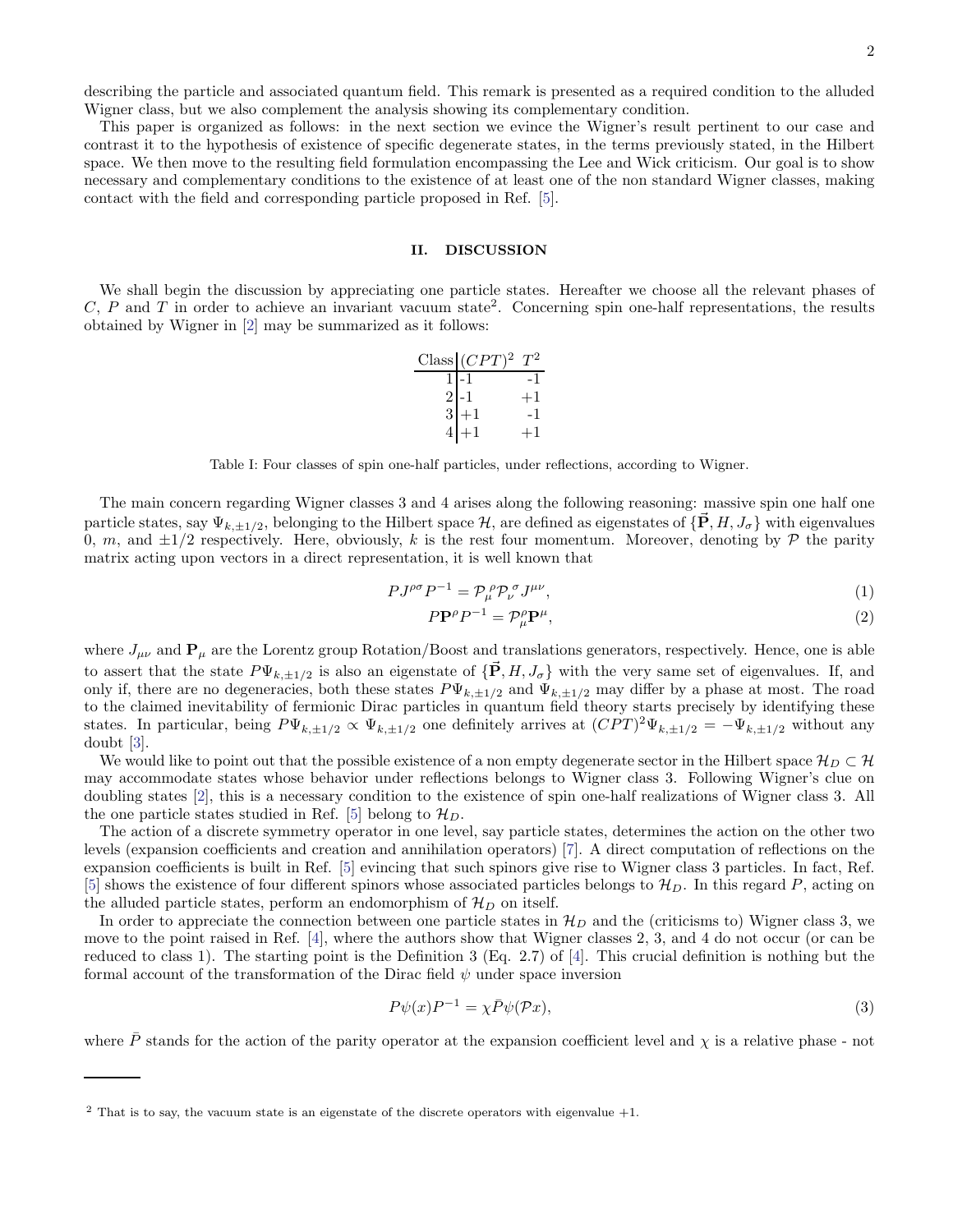relevant for the present discussion. Along with a similar expression for time reversal, it is fairly simple to see, among other things, that  $P^2 = T^2$  for this standard case. As a result, one is forced to conclude that the only possible Wigner class is indeed class 1, such a expected result is precisely achieved because any trace of degenerate state was not taken into account, as one can see in [\[3](#page-5-2)].

On the other hand, endowed with the premise of a non empty  $\mathcal{H}_D$ , let us build up the analog of [\(3\)](#page-1-0) within this degenerate sector of the Hilbert space. The definition of  $P$  action given by

<span id="page-2-0"></span>
$$
P: \t\mathcal{H}_D \to \mathcal{H}_D
$$
  
\n
$$
\Psi_{k,\pm} \to P\Psi_{k,\pm} = \eta \Psi'_{k',\pm},
$$
\n(4)

where  $\eta$  is a phase to be further determined as necessary and  $k' = (E, -p)$ . It is important here to call attention to another relevant aspect of the spinors formal structure found in [\[5\]](#page-5-4). These spinors are constructed upon an helicity basis with specific phases chosen to ensure to all the four spinors to hold conjugacy under charge conjugation operator. Let us reserve the label h for specifying an element of  $\mathcal{H}_D$  in such a way that [\(4\)](#page-2-0) is better written by  $P\Psi_{k,\pm,h} = \Psi'_{k,\pm,h'}$ . The h label, differentiating states in  $\mathcal{H}_D$ , shifts the degeneracy among these states but obviously keep the particle species unaffected. As  $\Psi_{p,\pm,h}$  is an element of the Hilbert space, it is indeed the case that  $\Psi_{p,\pm,h} = a^{\dagger}(\vec{p},\pm,h)\Psi_{vac}$ . Therefore

$$
Pa^{\dagger}(\vec{p}, \pm, h)\Psi_{vac} = \eta a^{\dagger}(-\vec{p}, \pm, h')\Psi_{vac}
$$
\n<sup>(5)</sup>

and remembering that the vacuum state is invariant under  $P$  we have

<span id="page-2-1"></span>
$$
Pa^{\dagger}(\vec{p}, \pm, h)P^{-1} = \eta a^{\dagger}(-\vec{p}, \pm, h'). \tag{6}
$$

It is important to emphasize the physical content encoded in Eq. [\(6\)](#page-2-1). As usual, it is still saying that under parity the creation operator at some point x is transformed into a creation operator at  $\mathcal{P}x$ . Of course, a similar remark may be settled for the annihilation operator. Here we point that the  $h$  label must now be also taken into account. Eq. [\(6\)](#page-2-1) is the creation operator transformation counterpart of [\(4\)](#page-2-0). The influence of the existence of states in  $\mathcal{H}_D$ , as defined, shall then be inherited by the field operators built with<sup>3</sup>  $a(\vec{p}, \pm, h)$  and  $a^{\dagger}(\vec{p}, \pm, h)$ . Here we are focusing in the creation field, mentioning the annihilation field case only when necessary. This short program shall lead us to the analog of Eq. [\(3\)](#page-1-0) for the states of  $\mathcal{H}_D$ .

The creation field is given by

<span id="page-2-2"></span>
$$
\psi^{-}(x) = \frac{1}{(2\pi)^{3/2}} \sum_{h} \int d^3p \ \lambda(\vec{p}, \pm, h) e^{-ip \cdot x} a^{\dagger}(\vec{p}, \pm, h). \tag{7}
$$

Notice here the role played by h: usually, when defining the creation (or annihilation field) one takes linear combination in all dependences of  $a^{\dagger}$  (or a). It may include the particle species too, but the invariance of interaction terms under Poincaré transformations leads to certain constraints such that the species are to be defined as an input, very much like a free label. In the case at hand the spinors entering in the expansion coefficients are built via spin projections along the momentum [\[5,](#page-5-4) [8\]](#page-5-7). Different spinors are endowed with different projections. This is the discrete label over which the linear combination must be carefully taken and hence the sum over  $h$ . Now, as a matter of fact, there are only two possibilities for h in [\(7\)](#page-2-2) [\[5](#page-5-4)]. Let us call these spinors by  $\lambda_1(\vec{p}, \pm, h_1)$  and  $\lambda_2(\vec{p}, \pm, h_2)$ . From Eqs. [\(6\)](#page-2-1) and (7) it can be readly verified that

<span id="page-2-4"></span>
$$
P\psi^{-}(x)P^{-1} = \frac{-\eta}{(2\pi)^{3/2}} \int d^3p \left\{ \lambda_1(-\vec{p}, \pm, h_1) a^{\dagger}(\vec{p}, \pm, h_2) \right. \\ \left. + \lambda_2(-\vec{p}, \pm, h_2) a^{\dagger}(\vec{p}, \pm, h_1) \right\} e^{-ip \cdot \mathcal{P} x} . \tag{8}
$$

Remembering that  $\bar{P}=\bar{P}^{-1}$ , with  $\bar{P}$  as previously defined, the momentum reversed expansion coefficients are related to the rest momentum coefficients by

<span id="page-2-3"></span>
$$
\lambda_i(-\vec{p}, \pm, h_i) = N\bar{P}\mathcal{D}(L(\vec{p}))\bar{P}\lambda_i(\vec{0}, \pm, h_i),\tag{9}
$$

<sup>&</sup>lt;sup>3</sup> In this regard we observe, by passing, that the inhomogeneous transformations to be represented in  $\mathcal{H}_D$  are attained by the usual semi-simple extension  $L_+^{\uparrow} \bowtie \mathbb{R}^4$  and, as such, the field decomposition in terms of  $a(\vec{p}, \pm, h)$  and  $a^{\dagger}(\vec{p}, \pm, h)$  is precisely the usual one.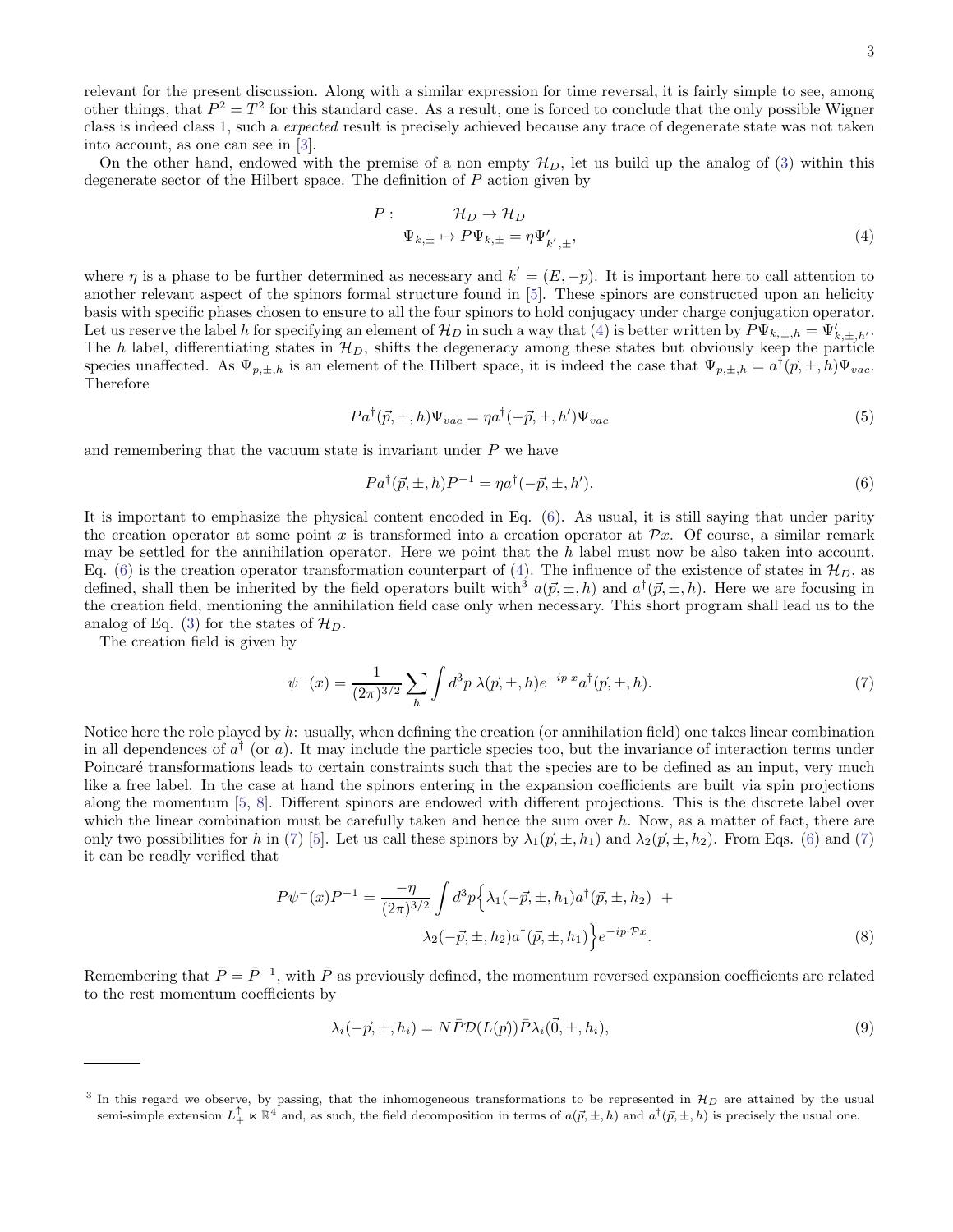where  $i = 1, 2, L(\vec{p})$  is a standard boost responsible to take  $k^{\mu} = (m, \vec{0})$  into  $p^{\mu}$  and  $\mathcal{D}(L(\vec{p}))$  its matrix representation. N is a normalization factor not relevant to our purposes.

At this point we are faced again with the subtle novelty presented by the states belonging to  $\mathcal{H}_D$ : in order to respect the one particle case, or equivalently the definition [\(4\)](#page-2-0), the introduced expansion coefficients,  $\lambda_i$ , cannot be eigenspinors of the parity operator. In fact, explicit calculations show that these spinors behave instead as [\[5\]](#page-5-4)

<span id="page-3-0"></span>
$$
\bar{P}\lambda_1(\vec{0}, \pm, h_1) = i\lambda_2(\vec{0}, \pm, h_2), \n\bar{P}\lambda_2(\vec{0}, \pm, h_2) = -i\lambda_1(\vec{0}, \pm, h_1).
$$
\n(10)

Notice the relative sign between the phases. Again, it appears explicitly in the computations and bring an important element to our discussion. Had the action of  $\bar{P}$  on the expansion coefficients has the same sign, then all the premises to the analysis undertaken in [\[3,](#page-5-2) [4\]](#page-5-3) would be verified. The different sign in [\(10\)](#page-3-0), followed by the degeneracy feature, is the complementary condition to Wigner class 3. Indeed, working out Eqs. [\(9\)](#page-2-3) in the light of [\(10\)](#page-3-0) and returning to [\(8\)](#page-2-4) we have

<span id="page-3-1"></span>
$$
P\psi^{-}(x)P^{-1} = \frac{i\eta \bar{P}}{(2\pi)^{3/2}} \int d^3p \left\{ \lambda_2(\vec{p}, \pm, h_2) a^{\dagger}(\vec{p}, \pm, h_2) - \lambda_1(\vec{p}, \pm, h_1) a^{\dagger}(\vec{p}, \pm, h_1) \right\} e^{-ip \cdot \mathcal{P}x}.
$$
\n(11)

The relative sign forbids one to recast the right hand side of [\(11\)](#page-3-1) as something proportional to  $\psi^-(x)(Px)$  (as it is usually reached), the same hold for the annihilation field. As the barrier to achieve the standard form is a relative (not overall) sign in both cases, this cannot be overcome by any choice of phases. Therefore, the analogue of [\(3\)](#page-1-0) is better expressed by

<span id="page-3-2"></span>
$$
P\psi(x)P^{-1} \propto \bar{P}\psi'(\mathcal{P}x),\tag{12}
$$

with, as shown,  $\psi' \neq \psi$ . This is important since demonstrates that the starting point used in Ref. [\[4](#page-5-3)] is not valid for states of  $\mathcal{H}_D$ . Of course, even being the premise used in [\[4](#page-5-3)] not valid in the present case, it does not mean that the conclusions must be necessarily rejected. It turns out, however, that a necessary relation to the claims presented in [\[4\]](#page-5-3), namely  $P^2 = T^2$  cannot be reached with [\(12\)](#page-3-2). Particularly, what is obtained in the present case is  $P^2 = 1 = -T^2$ and Wigner classe 3 cannot be excluded. In order to appreciate this last point we must to delve into the Weinberg analysis of degenerate states under the action of T.

As dark matter candidates, the spinors used to compose the mass dimension one fermionic field must not carry any gauge charge. Notice that this condition excludes also possible dark matter own gauge interactions, i. e., the interactions coming from gauge symmetries in the dark sector. In other words we are dealing with entirely sterile dark matter candidates. This neutrality is directly achieved by requiring that the action of the charge conjugation operator is such that either, in short,  $\tilde{C}\Psi_{h_i} = +\tilde{\Psi}_{h_i}$  (self-dual states) or  $\tilde{C}\tilde{\Psi}_{h_i} = -\tilde{\Psi}_{h_i}$  (anti self-dual states), with  $i = 1, 2$ . This requirement then leads to the aforementioned four states. We note parenthetically that with respect to our previous discussion about parity, the states  $\tilde{\Psi}_{h_i}$  play no new role  $^4$  and, as mentioned, our results follows accordingly.

Suppose an arbitrary linear combination of self dual states given by

<span id="page-3-3"></span>
$$
\Psi = a\Psi_{\vec{p},\pm,h_1} + b\Psi_{\vec{p},\pm,h_2}.\tag{13}
$$

There are only two possibilities coming from mass dimension one fermions theory: the coefficients a and b are real numbers and the state Ψ is a self-dual state, or the coefficients are pure imaginary numbers and the (anti self-dual) state is better labeled by  $\tilde{\Psi}$ . Regarding the particles at hand it can be seen that under the action of T we have the

<sup>4</sup> The expansion coefficients leading to these states enter in the annihilation field.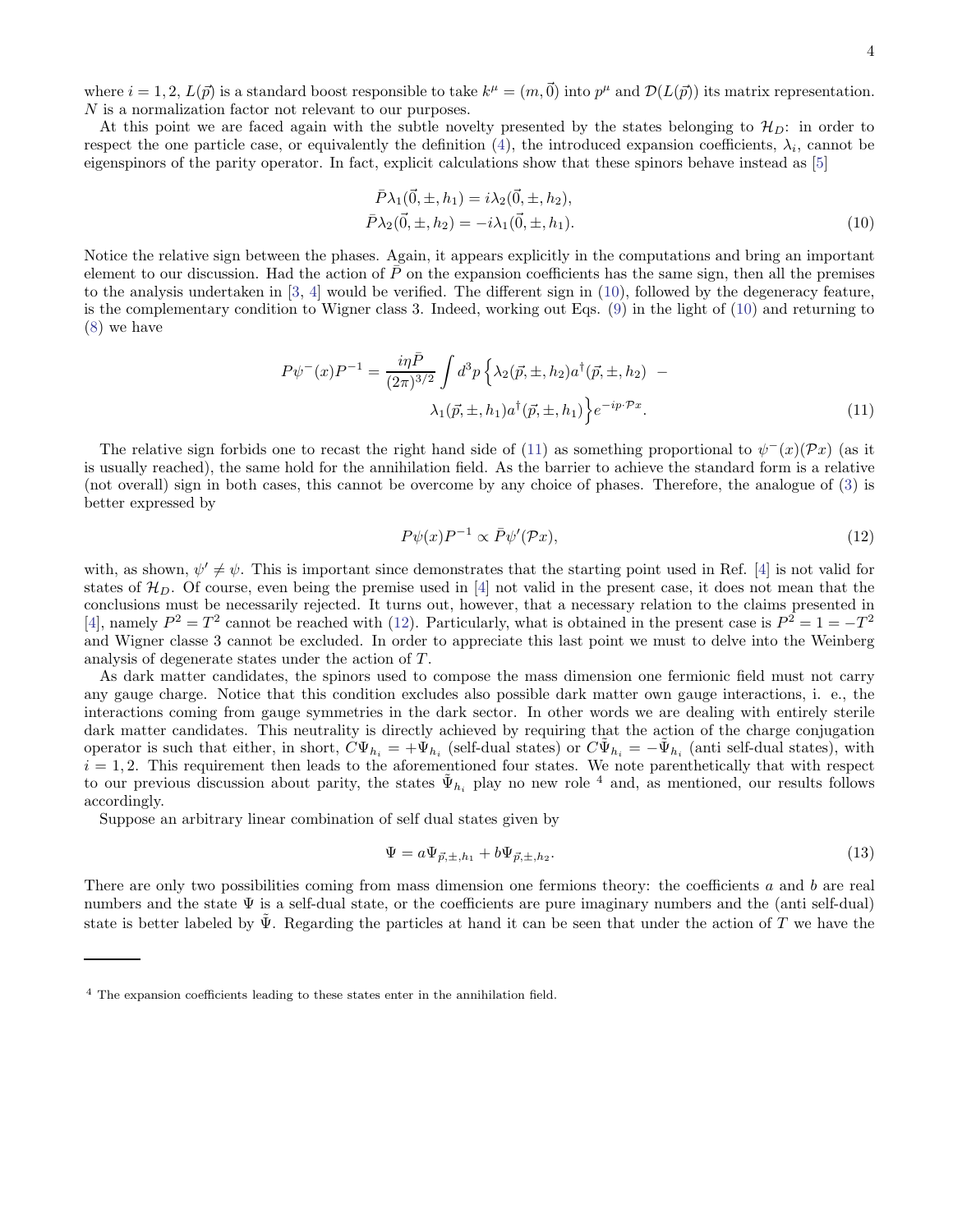5

following behavior (please, see  $[14]$  for the explicit action of T in the expansion coefficients)

<span id="page-4-0"></span>
$$
T\Psi_{\vec{p},\pm,h_1} \to i\tilde{\Psi}_{-\vec{p},\mp,h_2},
$$
  
\n
$$
T\Psi_{\vec{p},\pm,h_2} \to -i\tilde{\Psi}_{-\vec{p},\mp,h_1},
$$
  
\n
$$
T\tilde{\Psi}_{\vec{p},\pm,h_1} \to i\Psi_{-\vec{p},\mp,h_2},
$$
  
\n
$$
T\tilde{\Psi}_{\vec{p},\pm,h_2} \to -i\Psi_{-\vec{p},\mp,h_1},
$$
\n(14)

where the factor  $(-1)^{1/2-\sigma}$  and the possible degenerate phase (see below) were omitted.

Let us take a and b both real numbers. The conclusions we shall obtain are also valid to the anti self-dual state as well. Acting with  $T$  in the state obtained in Eq. [\(13\)](#page-3-3), taking into account Weinberg's degeneracy phases possibility [\[3\]](#page-5-2) and the results expressed in [\(14\)](#page-4-0), we have

<span id="page-4-1"></span>
$$
T\Psi = (-1)^{1/2 - \sigma} i (e^{i\phi/2} a \tilde{\Psi}_{-\vec{p}, \mp, h_2} - e^{-i\phi/2} b \tilde{\Psi}_{-\vec{p}, \mp, h_1}). \tag{15}
$$

The phases sign related to  $h_1$  and  $h_2$  could well be changed without any interference in the argument. It is fairly simple to see that under the action of  $C$ , the state presented in Eq. [\(15\)](#page-4-1) reads

$$
C(T\Psi) = (-1)^{1/2 - \sigma} i (e^{-i\phi/2} a \tilde{\Psi}_{-\vec{p}, \mp, h_2} - e^{i\phi/2} b \tilde{\Psi}_{-\vec{p}, \mp, h_1}). \tag{16}
$$

Notice, however, that the initial  $\Psi$  state is self-dual and the action of T must preserve this aspect. Therefore,  $e^{i\phi/2} = 1$ , as it is the only possibility leading to  $C(T\Psi) = +(T\Psi)$ . Finally, with this unique fixing of phases for the case at hands, a simple algebra exercise provide  $T^2\Psi = -\Psi$ . As a last remark it can be verified that the particles described in Ref. [\[5](#page-5-4)] respect  $(CPT)^2 = +1$ .

#### III. CONCLUDING REMARKS AND OUTLOOK

In this report we present a specific example of one particle states with a degeneracy beyond the spin, fulfilling the  $(CPT)^2 = +1$  Wigner class for spin 1/2. Although in the earlier literature the existence of special degenerate states have been appreciated [\[3](#page-5-2)], here we built a formal example. Up to the best of our knowledge, mass dimension one fermions compose the first concrete example of the aforementioned Wigner class. Within this context such a field may carry features beyond standard model, concerning the associated quantum states transformations under parity and time-reversal. Perhaps variations of the mass dimension one fermions proposal, although certainly difficult, may lead to a new range of possibilities to extend the Standard Model of high energy physics.

It is important to explicitly remark, stressing once again, that the analysis performed in [\[3](#page-5-2)] and [\[4](#page-5-3)] are obviously right and are in fact applicable to usual quantum field theory. The crucial point within these seminal analysis is that spin one-half quantum states are understood as belonging to, say  $\mathcal{H}_{ND}$ , the non degenerate part of the Hilbert space, in the sense here discussed. Actually, it is fairly reasonable to assert that for usual spin one-half representations the Hilbert space is no other than  $\mathcal{H}_{ND}$  and, as a consequence, Wigner non standard classes are ruled out.

Here we shown two conditions under which Wigner class 3, for spin one-half, may exist. More rigorously, endowed with the assertion that there exist a non empty  $\mathcal{H}_D$ , it is possible to write the entire spin one-half Hilbert space as  $\mathcal{H} = \mathcal{H}_{ND} \oplus \mathcal{H}_D$ . In this regard, the acting of P in H states is better expressed in terms of the two algebraic ideals defined by

$$
\mathcal{H}/\mathcal{H}_{ND} = \{\Psi \in \mathcal{H} | P\Psi - \eta\Psi = 0\},\
$$

$$
\mathcal{H}/\mathcal{H}_D = \{\Psi, \Psi' \in \mathcal{H} | P\Psi - \eta\Psi' = 0, \Psi' \neq \Psi\}.
$$
(17)

Besides, the action of parity over the expansion coefficients must include a different relative sign, as in Eqs. [\(10\)](#page-3-0).

We emphasize that, as explicitly shown in [\[3](#page-5-2)] at the quantum field level, or in Ref. [\[9\]](#page-5-9) at the expansion coefficients level, the Dirac dynamics shall be respected only in case of states belonging to  $\mathcal{H}_{ND}$ . Therefore, the quantum states in  $\mathcal{H}_D$  are necessarily endowed with a different canonical mass dimension. The explicit example brought in [\[5](#page-5-4)] is shown to have mass dimension one, instead the usual 3/2 case.

We shall finalize by given a non rigorous attempt to interpret the label  $h$  here used to lift the degeneracy in question. As worked out, the Poincaré invariance of the mass dimension one spinor is attained by means of a judicious dual spinor theory [\[5,](#page-5-4) [6\]](#page-5-5). Up to our knowledge, the spinors used to built the theory, the correct dual appreciation apart, may carry symmetries from an eight dimension subalgebra of the Poincaré algebra (see [\[10\]](#page-5-10) for this formulation). One of the (Casimir) invariants is the usual  $m^2$ , but the other one is quite complicated and with very difficult physical